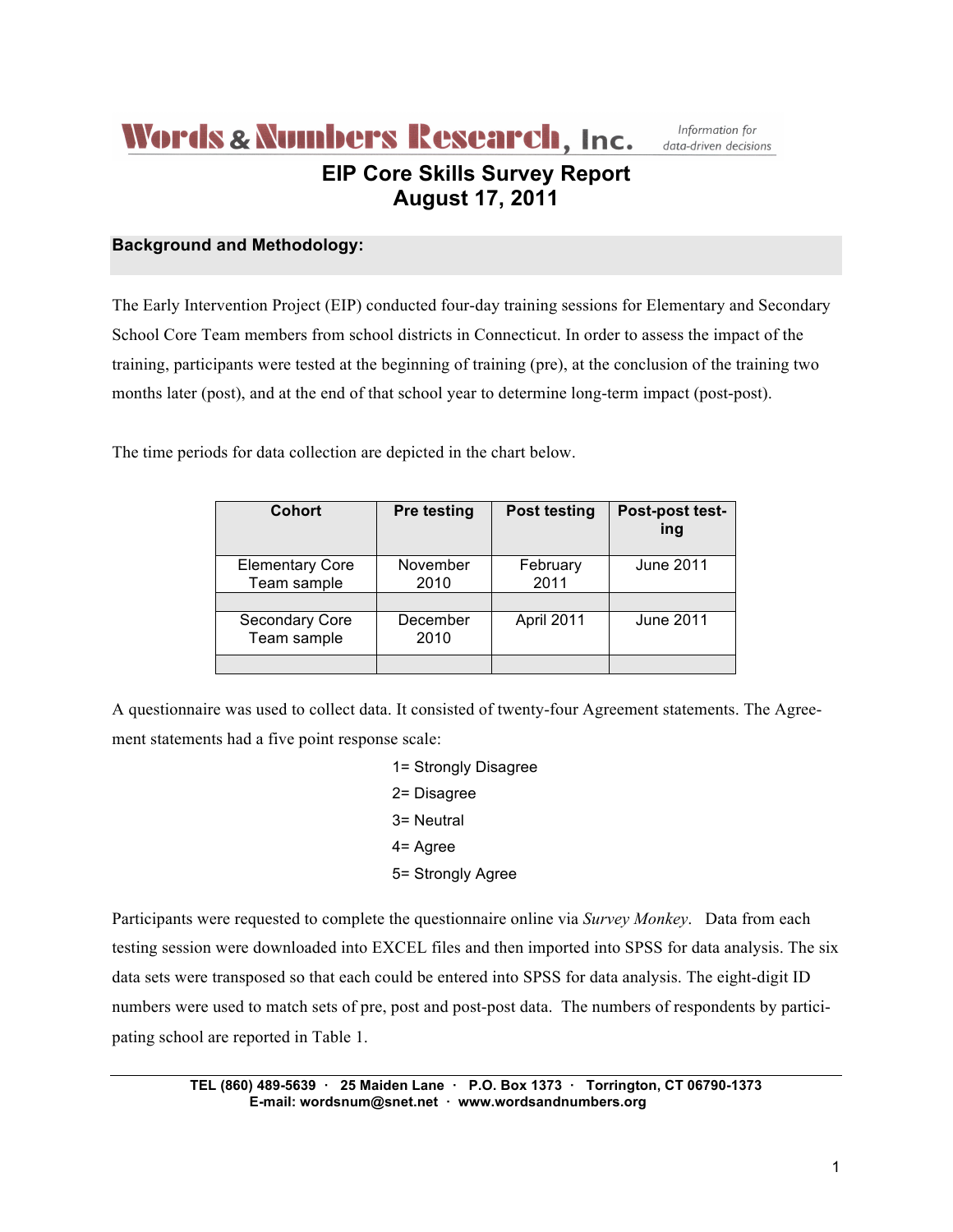| <b>Elementary</b>       | <b>Pre tests</b> | <b>Post tests</b> | <b>Post-Post tests</b> |
|-------------------------|------------------|-------------------|------------------------|
| <b>DH Ferrara</b>       | 7                | 4                 | 5                      |
| King St.                | 8                | 8                 | 4                      |
| <b>Stadley Rough</b>    | 7                | 5                 | $\mathbf{2}$           |
| $N=22$                  | 22 (100%)        | 17 (77%)          | 11 (55%)               |
| <b>Secondary</b>        | <b>Pre tests</b> | Post tests        | <b>Post-Post tests</b> |
| Dag Hammarskjold        | 8                | $\overline{7}$    | 5                      |
| <b>Southington High</b> | 8                | 8                 | 1                      |
| <b>Bacon Academy</b>    | 8                | 4                 | $\mathbf{2}$           |
| <b>Rogers Park</b>      | 6                | 6                 | 1                      |
| <b>Moran Middle</b>     | 8                | 8                 | $\overline{7}$         |
| <b>Portland Middle</b>  | 6                | 6                 | $\overline{7}$         |
| $N = 44$                | 44 (100%)        | 39 (89%)          | 23 (52%)               |

### **Table 1: Potential Matches from each Data Set**

A **Total Score on the EIP Core Skills** training instrument was calculated by summing up the 24 items based on their 5 point ratings. Two items were reverse scored and had to be recoded for summing. Therefore, the lowest score possible was 24 and the highest score, 120. Cronbach's Alpha coefficient yielded a reliability statistics of .70 to .83; this is very satisfactory.

### **Results: Elementary School Core Team Members**

### *PRE to POST TESTING*

There was a statistically significant gain in Total Scores from pre to post testing for Elementary school level participants. The mean score at pre testing was 75 (63%) and at post-testing, 80 (67%).

There were six individual items that contributed to the gains. These were:

 $\checkmark$  Our EIP process is designed to improve general education instruction for all students, reduce inappropriate referrals for Special Education evaluation and close the achievement gap(s) reflected in our school's data.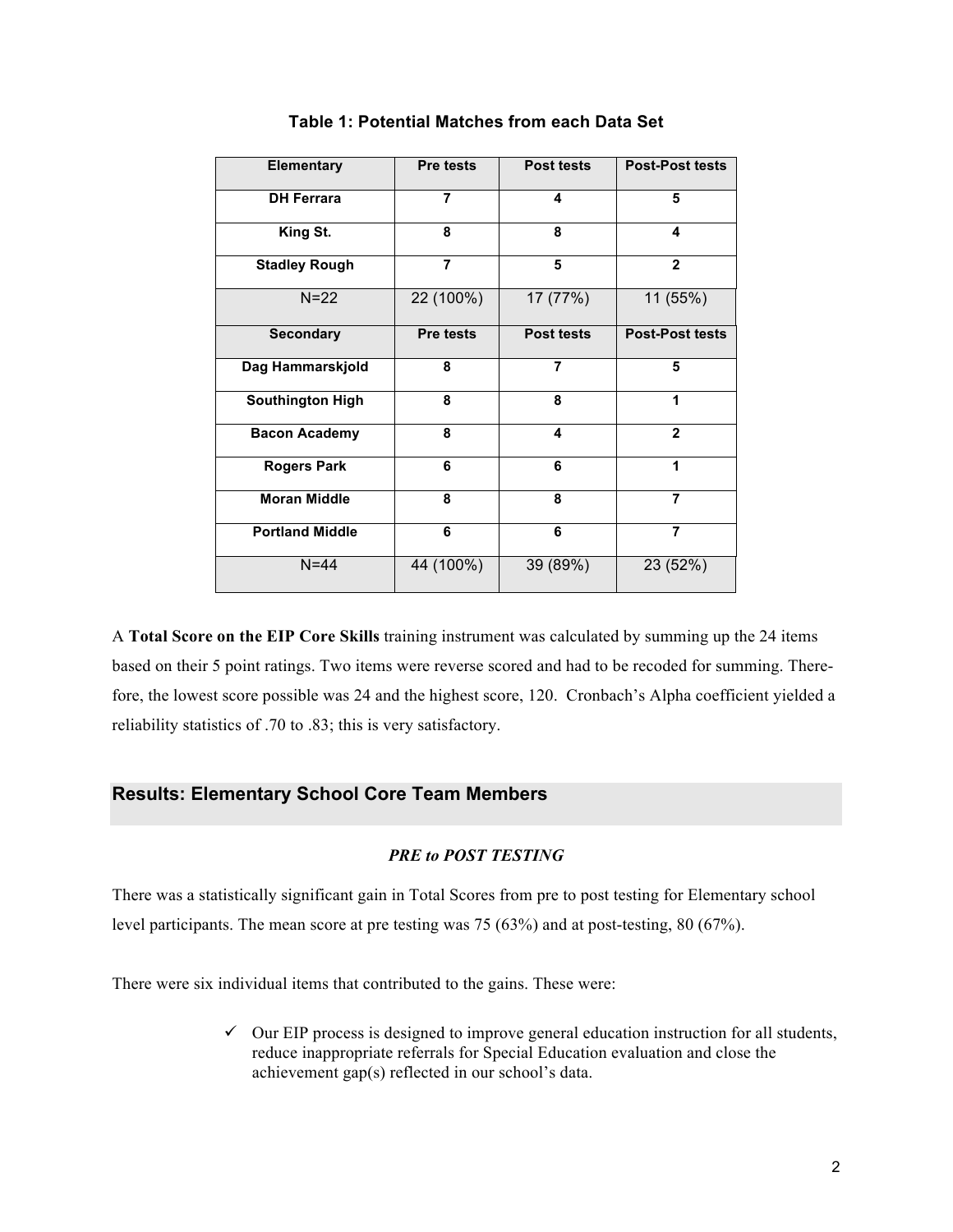- $\checkmark$  I understand the purposes and goals of EIP.
- $\checkmark$  EIP positively affects school wide collaboration.
- $\checkmark$  I understand how EIP is a core component of SRBI.
- $\checkmark$  We are using group meeting norms when we meet as a team.
- $\checkmark$  We are using assigned team roles and responsibilities.

For each of these items the mean scores rose and the gain was statistically significant. Please see Table 2.

| $\mathbf{1}$ . | I believe we can teach all students.                                                                                                                                                                                                     | Pre  | <b>Mean</b><br>4.87 | N<br>15 | <b>SD</b><br>.352 | t<br>.00 | df<br>14 | p<br>1.000 |
|----------------|------------------------------------------------------------------------------------------------------------------------------------------------------------------------------------------------------------------------------------------|------|---------------------|---------|-------------------|----------|----------|------------|
|                |                                                                                                                                                                                                                                          | Post |                     |         |                   |          |          |            |
|                | I believe all students can learn.                                                                                                                                                                                                        | Pre  | 4.87                | 15      | .352              |          |          |            |
| 2.             |                                                                                                                                                                                                                                          |      | 4.87                | 15      | .352              | $-56$    | 14       | .58        |
|                |                                                                                                                                                                                                                                          | Post | 4.93                | 15      | .258              |          |          |            |
| 3.             | Our EIP process is designed to improve<br>general education instruction for all stu-<br>dents, reduce inappropriate referrals for<br>Special Education evaluation and close<br>the achievement gap(s) reflected in our<br>school's data. | Pre  | 4.00                | 15      | .845              | $-2.20$  | 14       | $.045*$    |
|                |                                                                                                                                                                                                                                          | Post | 4.60                | 15      | .632              |          |          |            |
|                | 4. I understand the purposes and goals of<br>EIP.                                                                                                                                                                                        | Pre  | 3.73                | 15      | .704              | $-4.00$  | 14       | $.00**$    |
|                |                                                                                                                                                                                                                                          | Post | 4.53                | 15      | .516              |          |          |            |
| 5 <sub>1</sub> | Our school staff sees EIP as the pre-<br>referral process to Special Education. Re-<br>verse Coded                                                                                                                                       | Pre  | 2.53                | 15      | .990              | .00      | 14       | 1.000      |
|                |                                                                                                                                                                                                                                          | Post | 2.53                | 15      | .743              |          |          |            |
| 6.             | We have a clear EIP Process in place.                                                                                                                                                                                                    | Pre  | 2.60                | 15      | 1.056             | .68      | 14       | .51        |
|                |                                                                                                                                                                                                                                          | Post | 2.40                | 15      | .828              |          |          |            |
| 7 <sub>1</sub> | Team members understand that all in the<br>school are involved in early intervening<br>services, not just the EIP core team.                                                                                                             | Pre  | 3.27                | 15      | .884              | .82      | 14       | .42        |
|                |                                                                                                                                                                                                                                          | Post | 3.07                | 15      | 1.223             |          |          |            |
| 8.             | Our school staff easily and willingly ac-<br>cesses our EIP process.                                                                                                                                                                     | Pre  | 2.87                | 15      | .915              | 1.57     | 14       | .14        |
|                |                                                                                                                                                                                                                                          | Post | 2.47                | 15      | .743              |          |          |            |
| 9.             | Our staff finds the EIP paperwork cum-<br>bersome. Reverse Coded                                                                                                                                                                         | Pre  | 2.07                | 15      | .799              | .81      | 14       | .43        |
|                |                                                                                                                                                                                                                                          | Post | 1.93                | 15      | .704              |          |          |            |
|                | 10. We have a clear, easy-to-use intervention<br>planning procedure.                                                                                                                                                                     | Pre  | 2.27                | 15      | .594              | $-1.57$  | 14       | .14        |
|                |                                                                                                                                                                                                                                          | Post | 2.67                | 15      | .900              |          |          |            |

**Table 2 Elementary School Pre testing and Post testing Results [Matched Pairs =15]**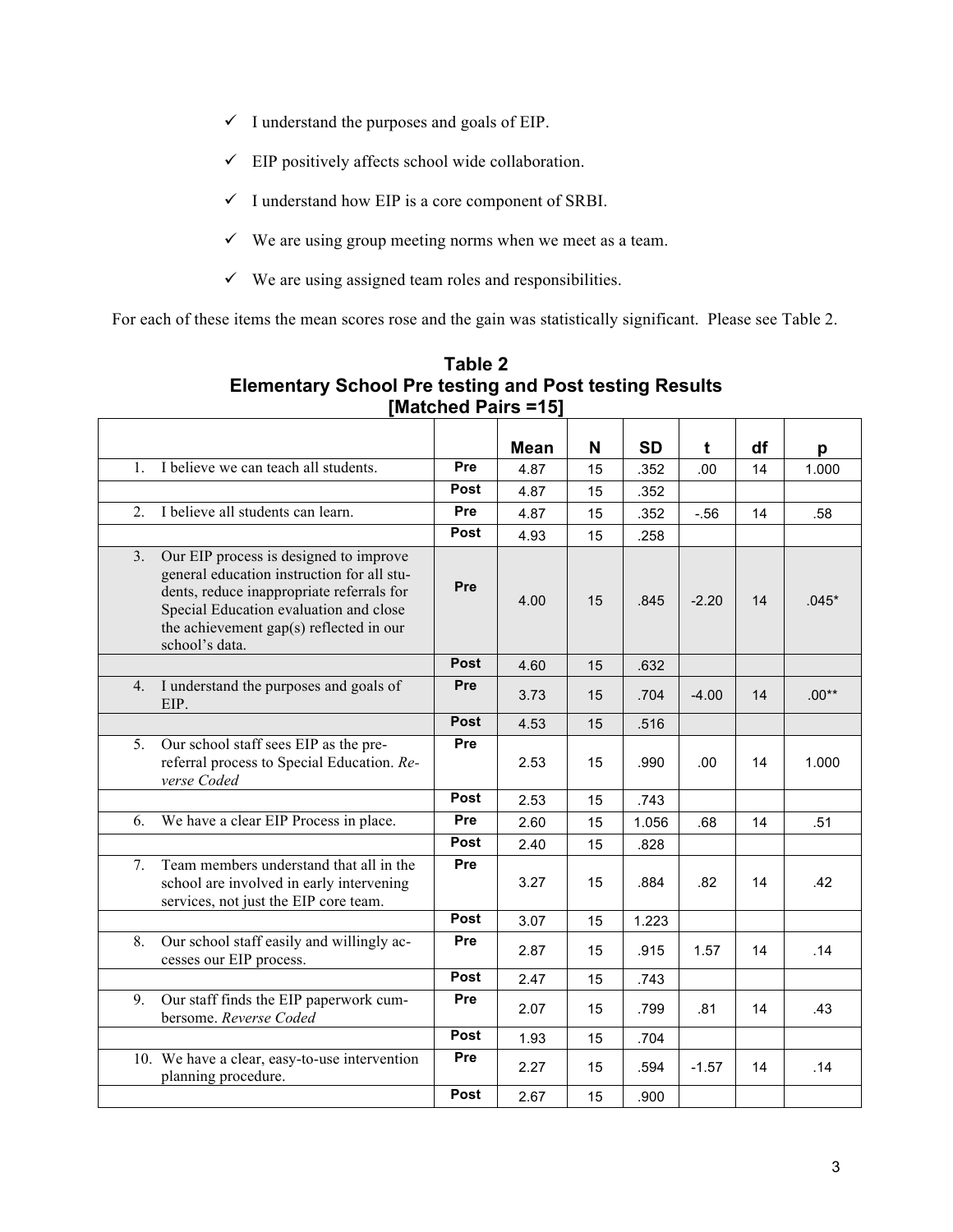|                                                                                                                               |             | <b>Mean</b>   | N        | <b>SD</b>    | t       | df | p       |
|-------------------------------------------------------------------------------------------------------------------------------|-------------|---------------|----------|--------------|---------|----|---------|
| 11. We regularly interview students and fami-<br>lies as part of our data collection process.                                 | Pre         | 2.40          | 15       | .632         | $-1.57$ | 14 | .14     |
|                                                                                                                               | Post        | 2.80          | 15       | .941         |         |    |         |
| 12. We use data to pinpoint the focus area of<br>improvement and determine the desired<br>outcome.                            | Pre         | 3.67          | 15       | .617         | .37     | 14 | .72     |
|                                                                                                                               | Post        | 3.60          | 15       | .632         |         |    |         |
| 13. When considering data, assessments, in-<br>structional practices and inventions, we<br>examine possible bias.             | Pre         | 2.93          | 15       | 1.033        | $-1.00$ | 14 | .33     |
|                                                                                                                               | Post        | 3.13          | 15       | .990         |         |    |         |
| 14. We determine an appropriate intervention<br>by matching research-based strategies<br>(when available) with student needs. | Pre         | 3.53          | 15       | .640         | .70     | 14 | .50     |
|                                                                                                                               | Post        | 3.40          | 15       | .737         |         |    |         |
| 15. We actively include culturally responsive<br>practices and tools in our intervention<br>plans.                            | Pre         | 2.60          | 15       | .632         | $-2.10$ | 14 | .05     |
|                                                                                                                               | Post        | 3.00          | 15       | .756         |         |    |         |
| 16. We have an effective method for monitor-<br>ing student progress.                                                         | Pre         | 2.93          | 15       | .799         | .29     | 14 | .77     |
|                                                                                                                               | Post        | 2.87          | 15       | .743         |         |    |         |
| 17. We set a review date and evaluate student<br>progress and the plan.                                                       | Pre         | 3.33          | 15       | .724         | 1.87    | 14 | .08     |
|                                                                                                                               | Post        | 2.93          | 15       | .799         |         |    |         |
| 18. EIP positively affects school wide collab-<br>oration.                                                                    | Pre         | 2.93          | 15       | .594         | $-4.52$ | 14 | $.00**$ |
|                                                                                                                               | Post        | 3.87          | 15       | .915         |         |    |         |
| 19. We have designed an effective collabora-<br>tive strategic decision-making process for<br>developing intervention plans.  | Pre         | 2.53          | 15       | .640         | $-1.98$ | 14 | .07     |
|                                                                                                                               | Post        | 3.27          | 15       | 1.2          |         |    |         |
| 20. Families of students with intervention<br>plans are involved in the process in a vari-<br>ety of ways.                    | Pre         | 2.80          | 15       | .676         | $-49$   | 14 | .63     |
|                                                                                                                               | Post        | 2.93          | 15       | 1.0          |         |    |         |
| 21. I understand how EIP is a core component<br>of SRBI.                                                                      | Pre         | 3.53          | 15       | .915         | $-3.67$ | 14 | $.00**$ |
|                                                                                                                               | Post        | 4.13          | 15       | .990         |         |    |         |
| 22. We are using group meeting norms when<br>we meet as a team.                                                               | Pre         | 2.93          | 15       | .799         | $-4.67$ | 14 | $.00**$ |
|                                                                                                                               | Post        | 4.00          | 15       | .535         |         |    |         |
| 23. We are using assigned team roles and re-<br>sponsibilities.                                                               | Pre         | 2.87          | 15       | .743         | $-3.29$ | 14 | $.00**$ |
|                                                                                                                               | Post        | 3.67          | 15       | .816         |         |    |         |
| 24. Our team is functioning at the performing<br>stage.                                                                       | Pre         | 2.67          | 15       | .617         | .000    | 14 | 1.000   |
| <b>Total Pretest Score</b>                                                                                                    | Post<br>Pre | 2.67<br>74.73 | 15<br>15 | .617<br>6.45 | $-2.79$ | 14 | $.014*$ |
|                                                                                                                               |             |               |          |              |         |    |         |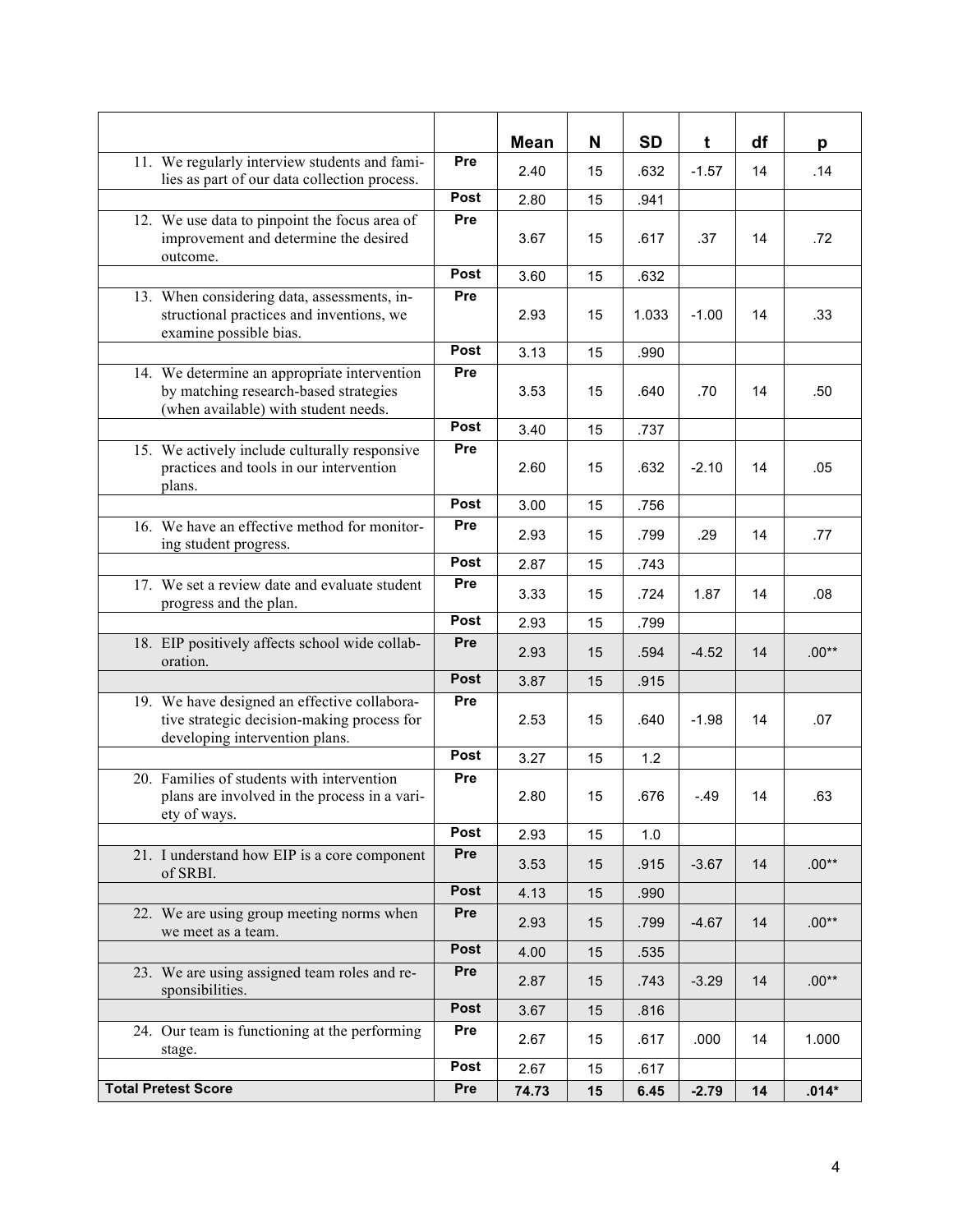|                       |             | <b>Mean</b> |    | <b>CD</b><br>שכ | df |  |
|-----------------------|-------------|-------------|----|-----------------|----|--|
| Total Post Test Score | <b>Post</b> | 80.27       | 15 | 8.83            |    |  |

### *PRE to POST-POST TESTING*

There was a statistically significant gain in Total Scores from pre to post-post testing for Elementary school level participants. The mean score at pre testing was 76 (63%) and at post-testing, 89 (74%). However, only 55% of the original cohort of elementary school team members completed the post-post test.

There were eleven individual items that contributed to the gains. These were:

- $\checkmark$  I understand the purposes and goals of EIP.
- $\checkmark$  Our staff DOES NOT find the EIP paperwork cumbersome. (reverse coded)
- $\checkmark$  We have a clear, easy-to-use intervention planning procedure.
- $\checkmark$  We regularly interview students and families as part of our data collection process.
- $\checkmark$  When considering data, assessments, instructional practices and inventions, we examine possible bias
- $\checkmark$  We determine an appropriate intervention by matching research-based strategies (when available) with student needs.
- $\checkmark$  We actively include culturally responsive practices and tools in our intervention plans.
- $\checkmark$  We have an effective method for monitoring student progress.
- $\checkmark$  EIP positively affects school wide collaboration.
- $\checkmark$  We have designed an effective collaborative strategic decision-making process for developing intervention plans.
- $\checkmark$  I understand how EIP is a core component of SRBI.

For each of these items the mean scores rose and the gain was statistically significant. Please see Table 3.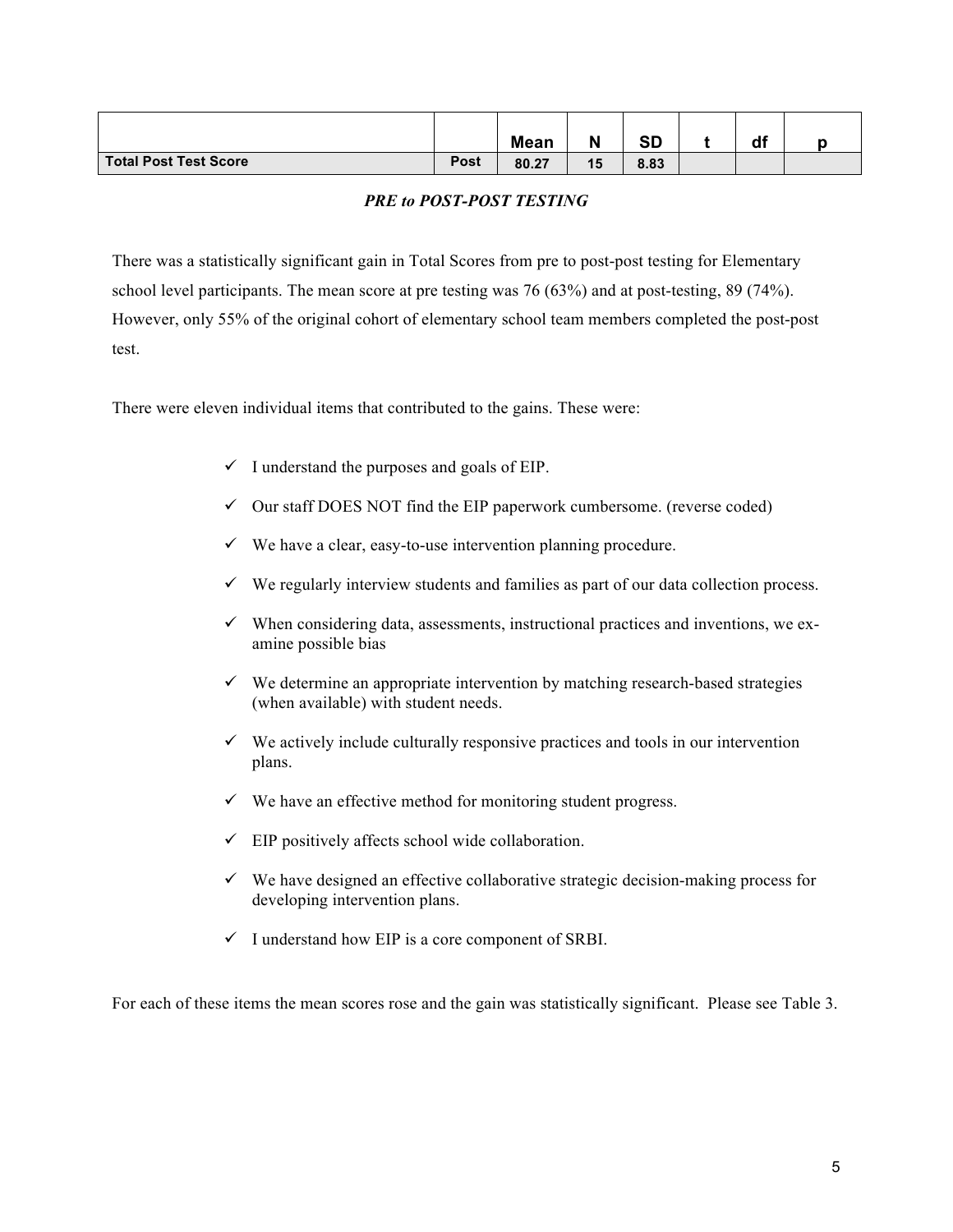### **Table 3 Elementary School Pre testing and Post-post testing Results Matched Pairs =11**

|    |                                                                                                                                                                                                                                           |      | <b>Mean</b> | N  | <b>SD</b> | t       | df   | p        |
|----|-------------------------------------------------------------------------------------------------------------------------------------------------------------------------------------------------------------------------------------------|------|-------------|----|-----------|---------|------|----------|
| 1. | I believe we can teach all students.                                                                                                                                                                                                      | Pre  | 4.73        | 11 | .467      | .00     | 10   | 1.00     |
|    |                                                                                                                                                                                                                                           | Post | 4.73        | 11 | .467      |         |      |          |
| 2. | I believe all students can learn.                                                                                                                                                                                                         | Pre  | 4.73        | 11 | .467      | .00     | 10   | 1.00     |
|    |                                                                                                                                                                                                                                           | Post | 4.73        | 11 | .467      |         |      |          |
| 3. | Our EIP process is designed to improve gen-<br>eral education instruction for all students, re-<br>duce inappropriate referrals for Special Educa-<br>tion evaluation and close the achievement<br>gap(s) reflected in our school's data. | Pre  | 3.82        | 11 | .603      | .00     | 10   | 1.00     |
|    |                                                                                                                                                                                                                                           | Post | 3.82        | 11 | .751      |         |      |          |
|    | 4. I understand the purposes and goals of EIP.                                                                                                                                                                                            | Pre  | 3.64        | 11 | .674      | $-3.13$ | 10   | $.01**$  |
|    |                                                                                                                                                                                                                                           | Post | 4.27        | 11 | .467      |         |      |          |
| 5. | Our school staff sees EIP as the pre-referral<br>process to Special Education. Reverse Coded                                                                                                                                              | Pre  | 2.27        | 11 | 1.104     | $-1.25$ | 10   | .24      |
|    |                                                                                                                                                                                                                                           | Post | 2.82        | 11 | .603      |         |      |          |
| 6. | We have a clear EIP Process in place.                                                                                                                                                                                                     | Pre  | 2.73        | 11 | 1.191     | $-1.84$ | 10   | .09      |
|    |                                                                                                                                                                                                                                           | Post | 3.18        | 11 | .982      |         |      |          |
| 7. | Team members understand that all in the<br>school are involved in early intervening ser-<br>vices, not just the EIP core team.                                                                                                            | Pre  | 3.64        | 11 | .924      | $-1.00$ | 10   | .34      |
|    |                                                                                                                                                                                                                                           | Post | 4.09        | 11 | .944      |         |      |          |
| 8. | Our school staff easily and willingly accesses<br>our EIP process.                                                                                                                                                                        | Pre  | 2.82        | 11 | .982      | $-1.00$ | 10   | .34      |
|    |                                                                                                                                                                                                                                           | Post | 3.09        | 11 | .701      |         |      |          |
| 9. | Our staff finds the EIP paperwork cumber-<br>some. Reverse Coded                                                                                                                                                                          | Pre  | 1.91        | 11 | .831      | $-3.13$ | 10   | $.01**$  |
|    |                                                                                                                                                                                                                                           | Post | 2.55        | 11 | .820      |         |      |          |
|    | 10. We have a clear, easy-to-use intervention<br>planning procedure.                                                                                                                                                                      | Pre  | 2.18        | 11 | .751      | $-4.67$ | 10   | $.00***$ |
|    |                                                                                                                                                                                                                                           | Post | 3.45        | 11 | .820      |         |      |          |
|    | 11. We regularly interview students and families<br>as part of our data collection process.                                                                                                                                               | Pre  | 2.27        | 11 | .647      | $-3.83$ | 10   | $.00***$ |
|    |                                                                                                                                                                                                                                           | Post | 3.36        | 11 | .809      |         |      |          |
|    | 12. We use data to pinpoint the focus area of im-<br>provement and determine the desired outcome.                                                                                                                                         | Pre  | 4.00        | 11 | .447      | $-1.94$ | 10   | .08      |
|    |                                                                                                                                                                                                                                           | Post | 4.27        | 11 | .467      |         |      |          |
|    | 13. When considering data, assessments, instruc-<br>tional practices and inventions, we examine<br>possible bias.                                                                                                                         | Pre  | 3.00        | 11 | 1.000     | $-2.76$ | 10   | $.02*$   |
|    |                                                                                                                                                                                                                                           | Post | 3.82        | 11 | .751      |         |      |          |
|    | 14. We determine an appropriate intervention by                                                                                                                                                                                           | Pre  | 3.73        | 11 | .647      | $-2.39$ | $10$ | $.04*$   |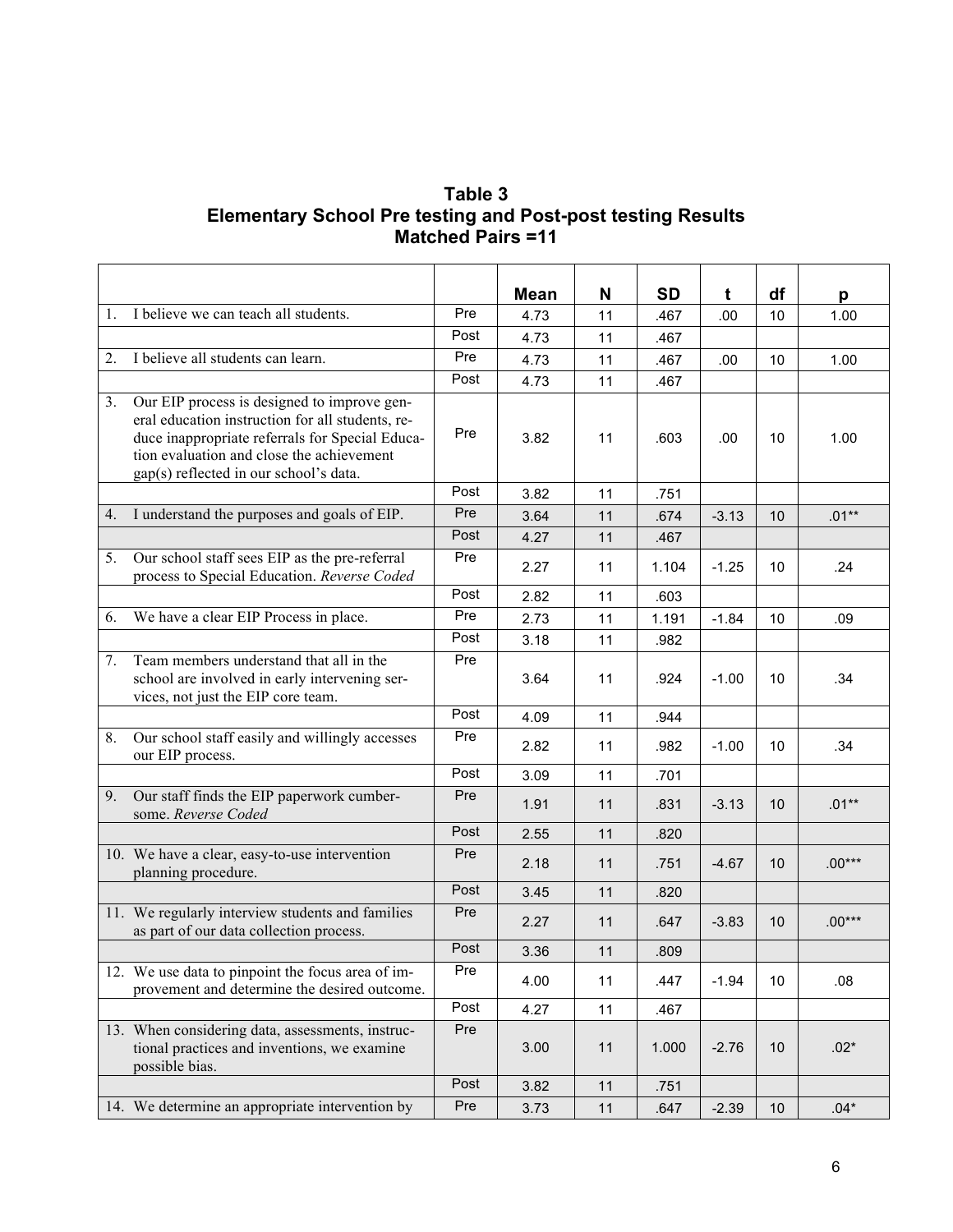|                                                                                                                              |             | <b>Mean</b> | N  | <b>SD</b> | t       | df              |         |
|------------------------------------------------------------------------------------------------------------------------------|-------------|-------------|----|-----------|---------|-----------------|---------|
| matching research-based strategies (when                                                                                     |             |             |    |           |         |                 | p       |
| available) with student needs.                                                                                               |             |             |    |           |         |                 |         |
|                                                                                                                              | Post        | 4.09        | 11 | .539      |         |                 |         |
| 15. We actively include culturally responsive<br>practices and tools in our intervention plans.                              | Pre         | 2.64        | 11 | .674      | $-5.22$ | 10              | $.00**$ |
|                                                                                                                              | Post        | 3.82        | 11 | .751      |         |                 |         |
| 16. We have an effective method for monitoring<br>student progress.                                                          | Pre         | 3.18        | 11 | .982      | $-3.73$ | 10 <sup>°</sup> | $.00**$ |
|                                                                                                                              | Post        | 3.91        | 11 | .701      |         |                 |         |
| 17. We set a review date and evaluate student pro-<br>gress and the plan.                                                    | Pre         | 3.64        | 11 | .674      | $-.81$  | 10              | .44     |
|                                                                                                                              | Post        | 3.82        | 11 | .603      |         |                 |         |
| 18. EIP positively affects school wide collabora-<br>tion.                                                                   | Pre         | 2.91        | 11 | .831      | $-3.61$ | 10              | $.00**$ |
|                                                                                                                              | Post        | 3.73        | 11 | .647      |         |                 |         |
| 19. We have designed an effective collaborative<br>strategic decision-making process for develop-<br>ing intervention plans. | Pre         | 2.55        | 11 | .820      | $-5.37$ | 10              | $.00**$ |
|                                                                                                                              | Post        | 3.82        | 11 | .603      |         |                 |         |
| 20. Families of students with intervention plans<br>are involved in the process in a variety of<br>ways.                     | Pre         | 2.73        | 11 | .905      | $-1.15$ | 10              | .27     |
|                                                                                                                              | Post        | 3.00        | 11 | .632      |         |                 |         |
| 21. I understand how EIP is a core component of<br>SRBI.                                                                     | Pre         | 3.55        | 11 | .934      | $-2.32$ | 10              | $.04*$  |
|                                                                                                                              | Post        | 4.36        | 11 | .505      |         |                 |         |
| 22. We are using group meeting norms when we<br>meet as a team.                                                              | Pre         | 3.27        | 11 | .786      | $-1.45$ | 10 <sup>°</sup> | .17     |
|                                                                                                                              | Post        | 3.73        | 11 | .647      |         |                 |         |
| 23. We are using assigned team roles and respon-<br>sibilities.                                                              | Pre         | 3.18        | 11 | .874      | $-1.00$ | 10              | .34     |
|                                                                                                                              | Post        | 3.36        | 11 | .674      |         |                 |         |
| 24. Our team is functioning at the performing<br>stage.                                                                      | Pre         | 2.82        | 11 | .603      | $-1.49$ | 10              | .17     |
|                                                                                                                              | Post        | 3.18        | 11 | .603      |         |                 |         |
| <b>Total Pretest Score</b>                                                                                                   | Pre         | 75.91       | 11 | 9.16      | $-7.09$ | 10              | $.00**$ |
| <b>Total Post-Post Test Score</b>                                                                                            | <b>Post</b> | 89.00       | 11 | 8.72      |         |                 |         |

## **Results: Secondary School Core Team Members**

### *PRE to POST TESTING*

There was a statistically significant gain in Total Scores from pre to post-testing for Secondary school level participants. The mean score at pre testing was 72 (60%) and at post-testing, 76 (63%). Please see Table 4.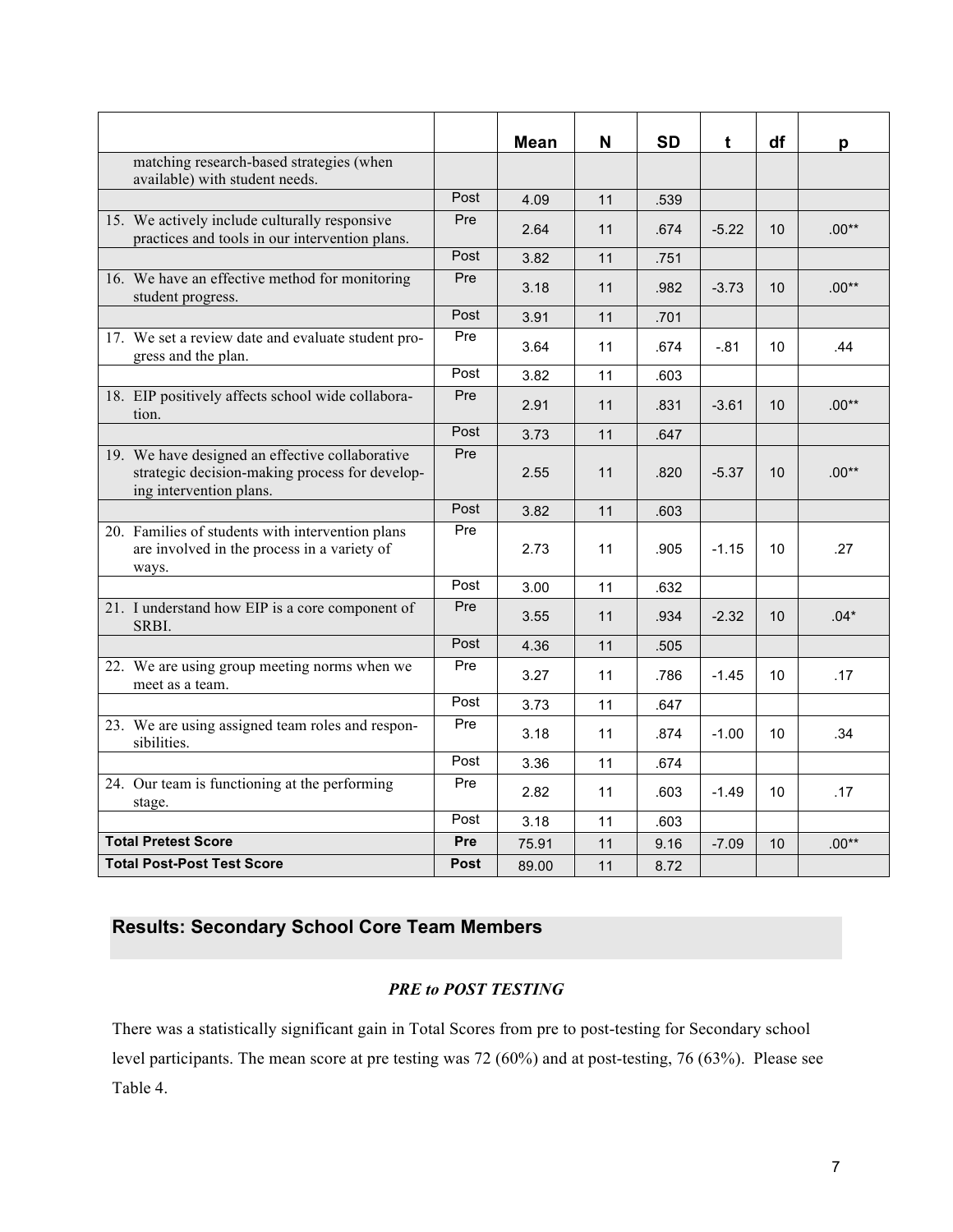There were a six individual items that contributed to the gains. These were:

 $\checkmark$  I believe we can teach all students.

7. Our school staff easily and willingly ac-

cesses our EIP process.

- $\checkmark$  I believe all students can learn.
- $\checkmark$  Our EIP process is designed to improve general education instruction for all students, reduce inappropriate referrals for Special Education evaluation and close the achievement gap(s) reflected in our school's data.
- $\checkmark$  I understand the purposes and goals of EIP.
- $\checkmark$  I understand how EIP is a core component of SRBI.
- $\checkmark$  We are using group meeting norms when we meet as a team.

|                |                                                                                                                                                                                                                                          |            | <b>Matched Pairs =26</b> |    |       |          |    |         |
|----------------|------------------------------------------------------------------------------------------------------------------------------------------------------------------------------------------------------------------------------------------|------------|--------------------------|----|-------|----------|----|---------|
|                |                                                                                                                                                                                                                                          |            | <b>Mean</b>              | N  | SD    | t        | df | P       |
|                | 1. I believe we can teach all students.                                                                                                                                                                                                  | <b>Pre</b> | 4.65                     | 26 | .485  | $-2.132$ | 25 | $.04*$  |
|                |                                                                                                                                                                                                                                          | Post       | 4.81                     | 26 | .402  |          |    |         |
| $1_{-}$        | I believe all students can learn.                                                                                                                                                                                                        | Pre        | 4.73                     | 26 | .452  | $-2.132$ | 25 | $.04*$  |
|                |                                                                                                                                                                                                                                          | Post       | 4.88                     | 26 | .326  |          |    |         |
| 2.             | Our EIP process is designed to improve<br>general education instruction for all stu-<br>dents, reduce inappropriate referrals for<br>Special Education evaluation and close<br>the achievement gap(s) reflected in our<br>school's data. | Pre        | 3.19                     | 26 | 1.059 | $-5.623$ | 25 | $.00**$ |
|                |                                                                                                                                                                                                                                          | Post       | 4.27                     | 26 | .962  |          |    |         |
| 3 <sub>1</sub> | I understand the purposes and goals of<br>EIP.                                                                                                                                                                                           | Pre        | 3.65                     | 26 | .892  | $-5.174$ | 25 | $.00**$ |
|                |                                                                                                                                                                                                                                          | Post       | 4.50                     | 26 | .583  |          |    |         |
| 4.             | Our school staff sees EIP as the pre-<br>referral process to Special Education. Re-<br>verse Coded                                                                                                                                       | Pre        | 2.38                     | 26 | .983  | $-515$   | 25 | .61     |
|                |                                                                                                                                                                                                                                          | Post       | 2.50                     | 26 | .860  |          |    |         |
| 5 <sub>1</sub> | We have a clear EIP Process in place.                                                                                                                                                                                                    | Pre        | 2.42                     | 26 | .857  | .196     | 25 | .85     |
|                |                                                                                                                                                                                                                                          | Post       | 2.38                     | 26 | .752  |          |    |         |
| 6.             | Team members understand that all in the<br>school are involved in early intervening<br>services, not just the EIP core team.                                                                                                             | Pre        | 3.15                     | 26 | 1.084 | $-1.202$ | 25 | .24     |

Post 3.50 26 1.241

Post 2.50 26 .906

Pre | 2.65 | 26 | .936 | .750 | 25 | .46

# **Table 4 Pre testing and Post testing Results**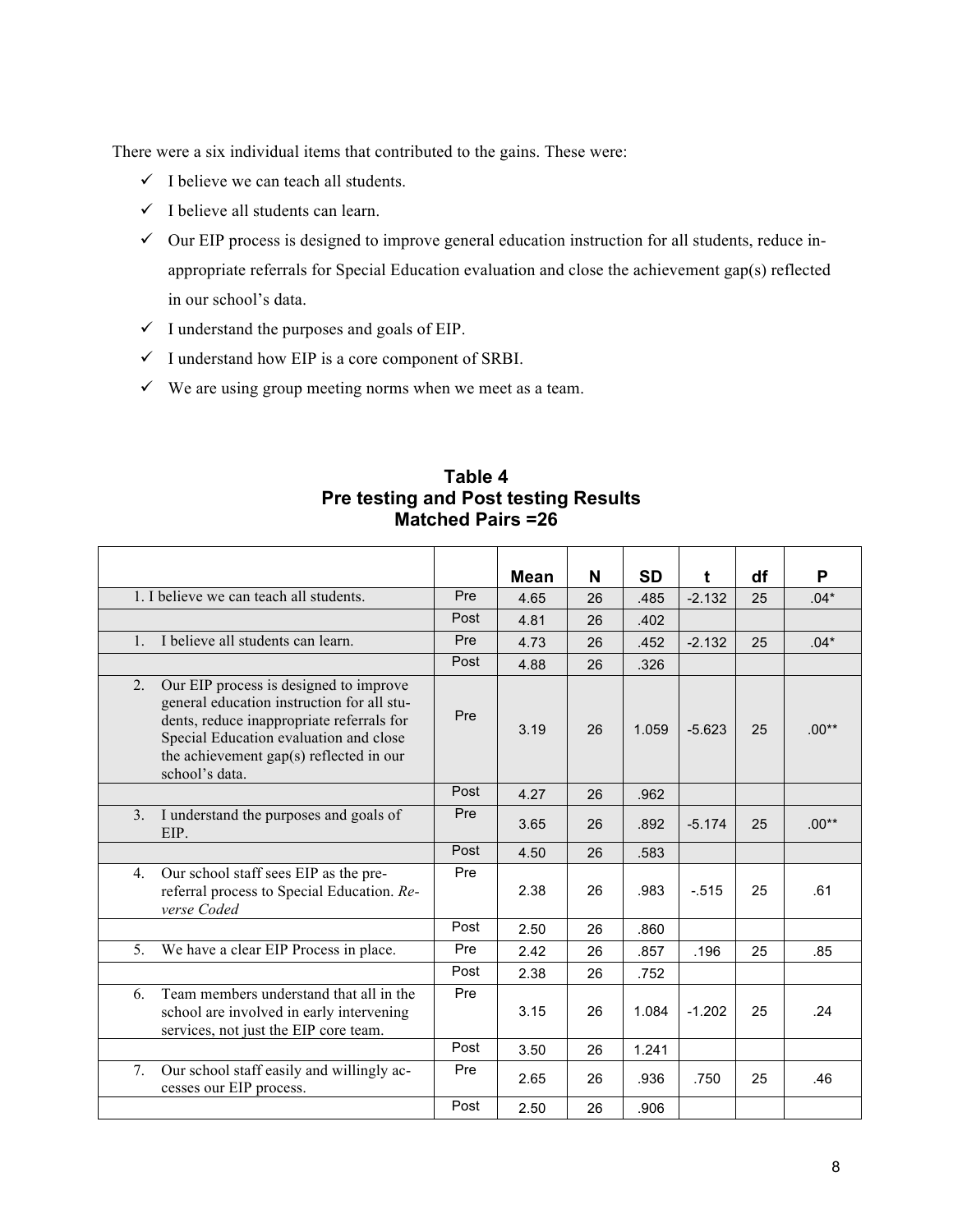|                                                                                                                               |      | <b>Mean</b> | N  | SD    | t        | df | P       |
|-------------------------------------------------------------------------------------------------------------------------------|------|-------------|----|-------|----------|----|---------|
| 8.<br>Our staff finds the EIP paperwork cum-<br>bersome. Reverse Coded                                                        | Pre  | 2.38        | 26 | .898  | 1.656    | 25 | .11     |
|                                                                                                                               | Post | 2.15        | 26 | .784  |          |    |         |
| We have a clear, easy-to-use intervention<br>9.<br>planning procedure.                                                        | Pre  | 2.58        | 26 | .902  | .647     | 25 | .52     |
|                                                                                                                               | Post | 2.46        | 26 | .811  |          |    |         |
| 10. We regularly interview students and fami-<br>lies as part of our data collection process.                                 | Pre  | 2.50        | 26 | 1.105 | $-724$   | 25 | .48     |
|                                                                                                                               | Post | 2.65        | 26 | .936  |          |    |         |
| 11. We use data to pinpoint the focus area of<br>improvement and determine the desired<br>outcome.                            | Pre  | 3.15        | 26 | .925  | .311     | 25 | .76     |
|                                                                                                                               | Post | 3.08        | 26 | .891  |          |    |         |
| 12. When considering data, assessments, in-<br>structional practices and inventions, we<br>examine possible bias.             | Pre  | 2.81        | 26 | .849  | $-.618$  | 25 | .54     |
|                                                                                                                               | Post | 2.92        | 26 | .845  |          |    |         |
| 13. We determine an appropriate intervention<br>by matching research-based strategies<br>(when available) with student needs. | Pre  | 2.85        | 26 | .925  | $-.464$  | 25 | .65     |
|                                                                                                                               | Post | 2.92        | 26 | .891  |          |    |         |
| 14. We actively include culturally responsive<br>practices and tools in our intervention<br>plans.                            | Pre  | 2.92        | 26 | .935  | 1.063    | 25 | .30     |
|                                                                                                                               | Post | 2.69        | 26 | .736  |          |    |         |
| 15. We have an effective method for monitor-<br>ing student progress.                                                         | Pre  | 2.88        | 26 | .816  | 1.617    | 25 | .12     |
|                                                                                                                               | Post | 2.58        | 26 | .809  |          |    |         |
| 16. We set a review date and evaluate student<br>progress and the plan.                                                       | Pre  | 2.88        | 26 | 1.071 | $-.486$  | 25 | .63     |
|                                                                                                                               | Post | 3.00        | 26 | .980  |          |    |         |
| 17. EIP positively affects school wide collab-<br>oration.                                                                    | Pre  | 2.85        | 26 | .834  | $-1.158$ | 25 | .26     |
|                                                                                                                               | Post | 3.12        | 26 | .816  |          |    |         |
| 18. We have designed an effective collabora-<br>tive strategic decision-making process for<br>developing intervention plans.  | Pre  | 2.69        | 26 | .884  | $-296$   | 25 | .77     |
|                                                                                                                               | Post | 2.73        | 26 | .874  |          |    |         |
| 19. Families of students with intervention<br>plans are involved in the process in a vari-<br>ety of ways.                    | Pre  | 2.62        | 26 | .941  | $-1.070$ | 25 | .29     |
|                                                                                                                               | Post | 2.88        | 26 | .864  |          |    |         |
| 20. I understand how EIP is a core component<br>of SRBI.                                                                      | Pre  | 3.69        | 26 | .788  | $-4.183$ | 25 | $.00**$ |
|                                                                                                                               | Post | 4.35        | 26 | .485  |          |    |         |
| 21. We are using group meeting norms when<br>we meet as a team.                                                               | Pre  | 2.92        | 26 | .744  | $-2.776$ | 25 | $.01*$  |
|                                                                                                                               | Post | 3.46        | 26 | .859  |          |    |         |
| 22. We are using assigned team roles and re-<br>sponsibilities.                                                               | Pre  | 2.96        | 26 | .999  | $-782$   | 25 | .44     |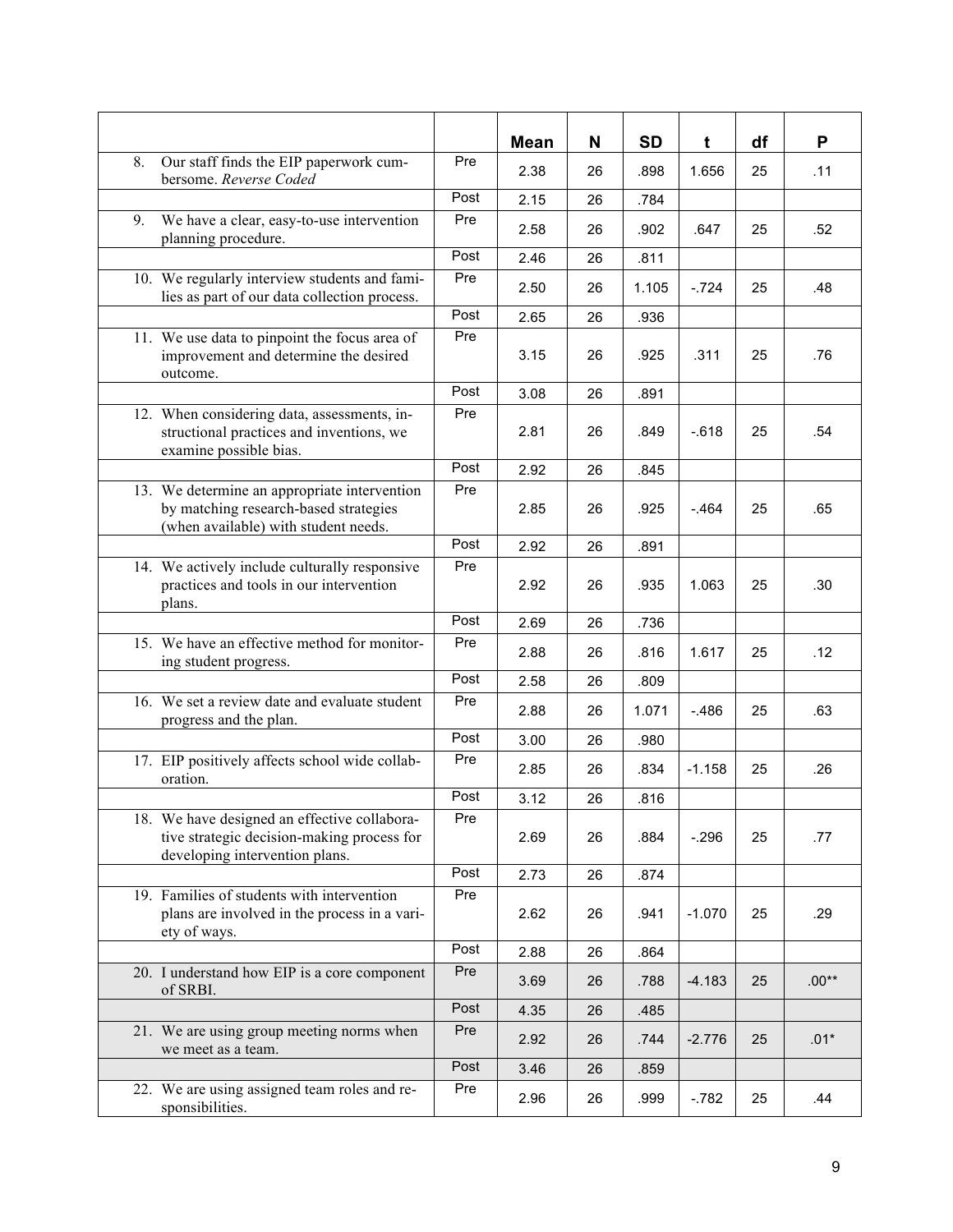|                                                         |             | <b>Mean</b> | N  | <b>SD</b> |          | df | D      |
|---------------------------------------------------------|-------------|-------------|----|-----------|----------|----|--------|
|                                                         | Post        | 3.19        | 26 | 1.059     |          |    |        |
| 23. Our team is functioning at the performing<br>stage. | Pre         | 2.65        | 26 | .892      | $-1.494$ | 25 | .15    |
|                                                         | Post        | 2.92        | 26 | 1.055     |          |    |        |
| <b>Total Pretest Score</b>                              | <b>Pre</b>  | 72.19       | 26 | 9.89      | $-2.737$ | 25 | $.01*$ |
| <b>Total Post Test Score</b>                            | <b>Post</b> | 76.46       | 26 | 9.79      |          |    |        |

### **Results: Elementary and Secondary School Core Team Members- COMBINED**

### *PRE to POST TESTING*

There was a statistically significant gain in Total Scores from pre to post-testing for all EIP Core Team participants. The mean score at pre testing was 73 (60%) and at post-testing, 78 (65%). Please see Table 5.

There were a six individual items that contributed to the gains. These were:

- $\checkmark$  Our EIP process is designed to improve general education instruction for all students, reduce inappropriate referrals for Special Education evaluation and close the achievement gap(s) reflected in our school's data.
- $\checkmark$  I understand the purposes and goals of EIP.
- $\checkmark$  EIP positively affects school wide collaboration.
- $\checkmark$  I understand how EIP is a core component of SRBI.
- $\checkmark$  We are using group meeting norms when we meet as a team.
- $\checkmark$  We are using assigned team roles and responsibilities.

|                                    |      | <b>Mean</b> | N  | <b>SD</b> |         | df |     |
|------------------------------------|------|-------------|----|-----------|---------|----|-----|
| believe we can teach all students. | Pre  | 4.73        | 41 | .45       | $-1.67$ | 40 | .10 |
|                                    | Post | 4.83        | 41 | .38       |         |    |     |
| believe all students can learn.    | Pre  | 4.78        | 41 | .42       | $-1.95$ | 40 | .06 |
|                                    | Post | 4.90        | 41 | .30       |         |    |     |

### **Table 5 Combined Pre testing and Post testing Results Matched Pairs =41**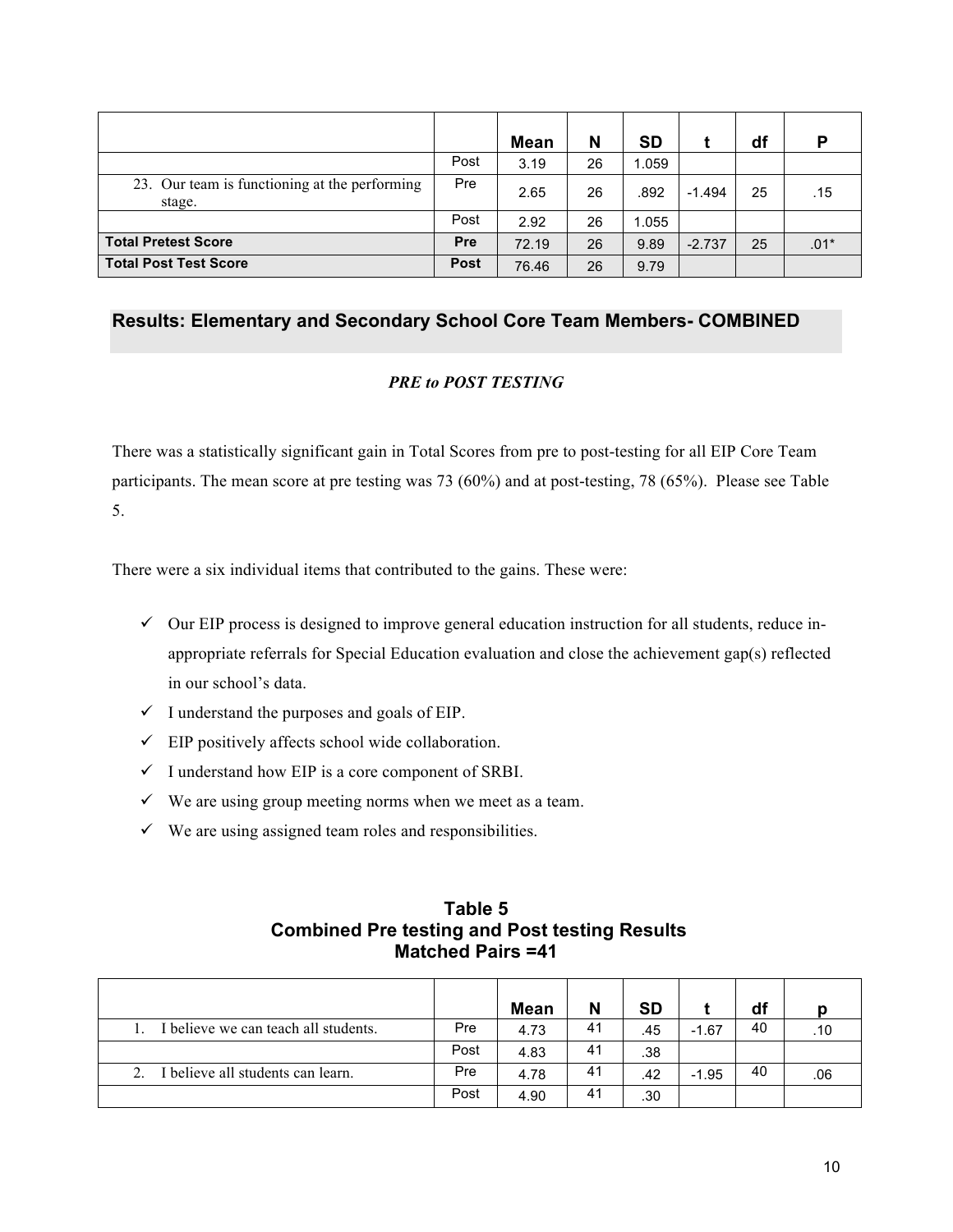|                                                                                                                                                                                                                                                |      | <b>Mean</b> | N  | <b>SD</b> | t       | df | р       |
|------------------------------------------------------------------------------------------------------------------------------------------------------------------------------------------------------------------------------------------------|------|-------------|----|-----------|---------|----|---------|
| 3.<br>Our EIP process is designed to improve<br>general education instruction for all stu-<br>dents, reduce inappropriate referrals for<br>Special Education evaluation and close<br>the achievement gap(s) reflected in our<br>school's data. | Pre  | 3.49        | 41 | 1.05      | $-5.67$ | 40 | $.00**$ |
|                                                                                                                                                                                                                                                | Post | 4.39        | 41 | .86       |         |    |         |
| I understand the purposes and goals of<br>4.<br>EIP.                                                                                                                                                                                           | Pre  | 3.68        | 41 | .82       | $-6.61$ | 40 | $.00**$ |
|                                                                                                                                                                                                                                                | Post | 4.51        | 41 | .55       |         |    |         |
| Our school staff sees EIP as the pre-<br>5.<br>referral process to Special Education. Re-<br>verse Coded                                                                                                                                       | Pre  | 2.44        | 41 | .98       | $-42$   | 40 | .68     |
|                                                                                                                                                                                                                                                | Post | 2.51        | 41 | .81       |         |    |         |
| We have a clear EIP Process in place.<br>6.                                                                                                                                                                                                    | Pre  | 2.49        | 41 | .93       | .60     | 40 | .55     |
|                                                                                                                                                                                                                                                | Post | 2.39        | 41 | .77       |         |    |         |
| Team members understand that all in the<br>7.<br>school are involved in early intervening<br>services, not just the EIP core team.                                                                                                             | Pre  | 3.20        | 41 | 1.01      | $-.71$  | 40 | .48     |
|                                                                                                                                                                                                                                                | Post | 3.34        | 41 | 1.24      |         |    |         |
| Our school staff easily and willingly ac-<br>8.<br>cesses our EIP process.                                                                                                                                                                     | Pre  | 2.73        | 41 | .92       | 1.53    | 40 | .13     |
|                                                                                                                                                                                                                                                | Post | 2.49        | 41 | .84       |         |    |         |
| 9.<br>Our staff finds the EIP paperwork cum-<br>bersome. Reverse Coded                                                                                                                                                                         | Pre  | 2.27        | 41 | .87       | 1.84    | 40 | .07     |
|                                                                                                                                                                                                                                                | Post | 2.07        | 41 | .76       |         |    |         |
| 10. We have a clear, easy-to-use intervention<br>planning procedure.                                                                                                                                                                           | Pre  | 2.46        | 41 | .81       | .49     | 40 | .63     |
|                                                                                                                                                                                                                                                | Post | 2.54        | 41 | .84       |         |    |         |
| 11. We regularly interview students and fami-<br>lies as part of our data collection process.                                                                                                                                                  | Pre  | 2.46        | 41 | .95       | $-1.50$ | 40 | .14     |
|                                                                                                                                                                                                                                                | Post | 2.71        | 41 | .93       |         |    |         |
| 12. We use data to pinpoint the focus area of<br>improvement and determine the desired<br>outcome.                                                                                                                                             | Pre  | 3.34        | 41 | .86       | .43     | 40 | .67     |
|                                                                                                                                                                                                                                                | Post | 3.27        | 41 | .84       |         |    |         |
| 13. When considering data, assessments, in-<br>structional practices and inventions, we<br>examine possible bias.                                                                                                                              | Pre  | 2.85        | 41 | .91       | $-1.06$ | 40 | .29     |
|                                                                                                                                                                                                                                                | Post | 3.00        | 41 | .89       |         |    |         |
| 14. We determine an appropriate intervention<br>by matching research-based strategies<br>(when available) with student needs.                                                                                                                  | Pre  | 3.10        | 41 | .89       | .00     | 40 | 1.00    |
|                                                                                                                                                                                                                                                | Post | 3.10        | 41 | .86       |         |    |         |
| 15. We actively include culturally responsive<br>practices and tools in our intervention<br>plans.                                                                                                                                             | Pre  | 2.80        | 41 | .84       | .00     | 40 | 1.00    |
|                                                                                                                                                                                                                                                | Post | 2.80        | 41 | .75       |         |    |         |
| 16. We have an effective method for monitor-<br>ing student progress.                                                                                                                                                                          | Pre  | 2.90        | 41 | .80       | 1.50    | 40 | .14     |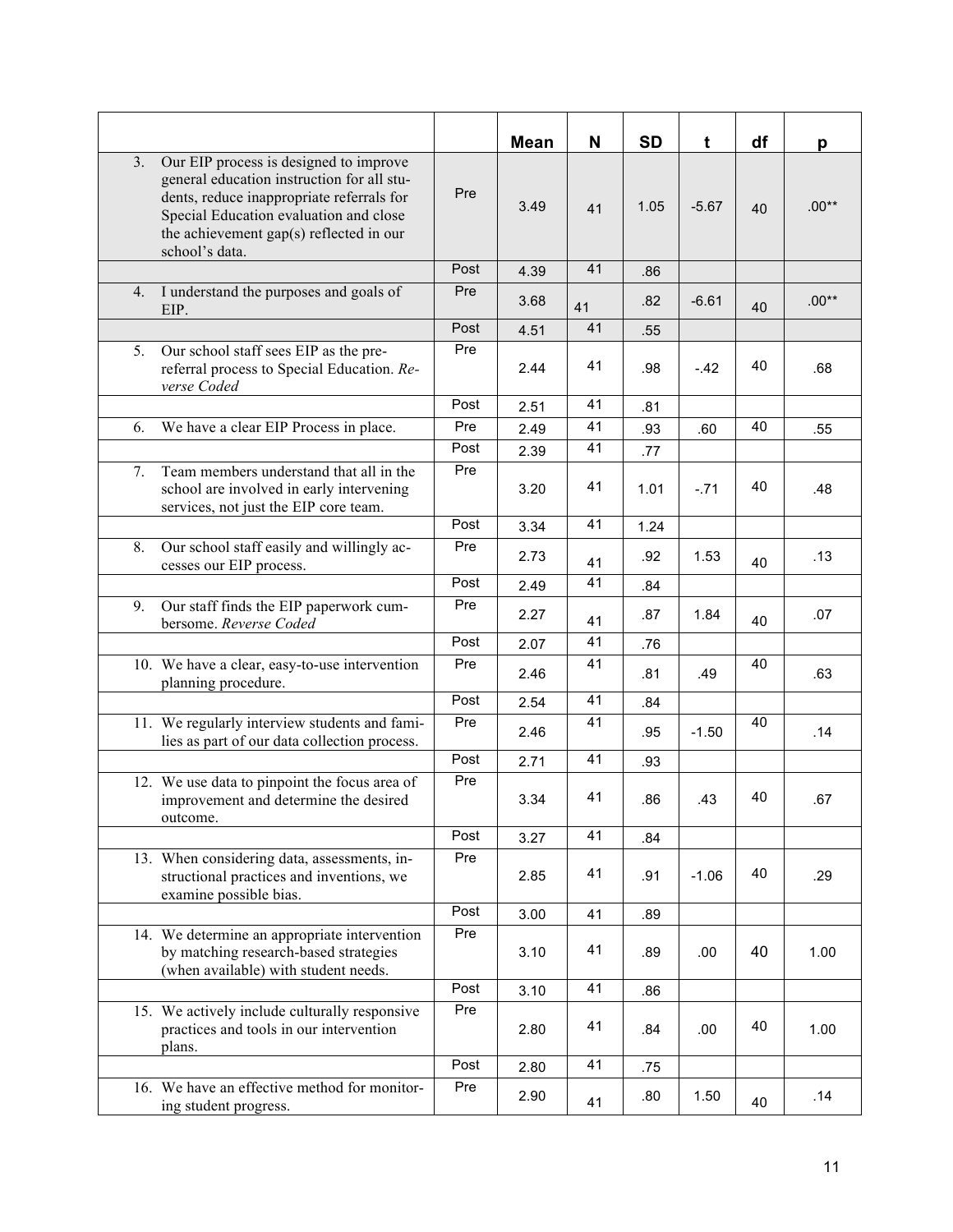|                                                                                                                              |             | <b>Mean</b> | N  | <b>SD</b> | t       | df | p       |
|------------------------------------------------------------------------------------------------------------------------------|-------------|-------------|----|-----------|---------|----|---------|
|                                                                                                                              | Post        | 2.68        | 41 | .79       |         |    |         |
| 17. We set a review date and evaluate student<br>progress and the plan.                                                      | Pre         | 3.05        | 41 | .97       | .42     | 40 | .67     |
|                                                                                                                              | Post        | 2.98        | 41 | .91       |         |    |         |
| 18. EIP positively affects school wide collab-<br>oration.                                                                   | Pre         | 2.88        | 41 | .75       | $-2.99$ | 40 | $.00**$ |
|                                                                                                                              | Post        | 3.39        | 41 | .92       |         |    |         |
| 19. We have designed an effective collabora-<br>tive strategic decision-making process for<br>developing intervention plans. | Pre         | 2.63        | 41 | .80       | $-1.78$ | 40 | .08     |
|                                                                                                                              | Post        | 2.93        | 41 | 1.06      |         |    |         |
| 20. Families of students with intervention<br>plans are involved in the process in a vari-<br>ety of ways.                   | Pre         | 2.68        | 41 | .85       | $-1.18$ | 40 | .25     |
|                                                                                                                              | Post        | 2.90        | 41 | .92       |         |    |         |
| 21. I understand how EIP is a core component<br>of SRBI.                                                                     | Pre         | 3.63        | 41 | .83       | $-5.54$ | 40 | $.00**$ |
|                                                                                                                              | Post        | 4.27        | 41 | .71       |         |    |         |
| 22. We are using group meeting norms when<br>we meet as a team.                                                              | Pre         | 2.93        | 41 | .76       | $-4.80$ | 40 | $.00**$ |
|                                                                                                                              | Post        | 3.66        | 41 | .79       |         |    |         |
| 23. We are using assigned team roles and re-<br>sponsibilities.                                                              | Pre         | 2.93        | 41 | .91       | $-2.09$ | 40 | $.04*$  |
|                                                                                                                              | Post        | 3.37        | 41 | .99       |         |    |         |
| 24. Our team is functioning at the performing<br>stage.                                                                      | Pre         | 2.66        | 41 | .79       | $-1.31$ | 40 | .20     |
|                                                                                                                              | Post        | 2.83        | 41 | .92       |         |    |         |
| <b>Total Pretest Score</b>                                                                                                   | Pre         | 73.12       | 41 | 8.80      | $-3.89$ | 40 | $.00**$ |
| <b>Total Post Test Score</b>                                                                                                 | <b>Post</b> | 77.85       | 41 | 9.52      |         |    |         |
| <b>Mean Pretest Score</b>                                                                                                    | Pre         | 3.05        | 41 | 8.80      | $-3.89$ | 40 | $.00**$ |
| <b>Mean Post Test Score</b>                                                                                                  | <b>Post</b> | 3.24        | 41 | 9.52      |         |    |         |

### **Results: Testing the Development of a Self Assessment Scale**

After the EIP Core Skills analyses were completed, Words & Numbers Research, Inc. reviewed the instrument and its respective 24 items, as well as the mean score results obtained. It appeared that several items were Self Assessment in nature, specifically, items 1, 2, 3, 4 18 and 21. Therefore a new scale was developed called SELFPRE and SELFPOST using the six items pre and post. The lowest score in this case could be 6 and highest, 30 given the 5 point rating scale.